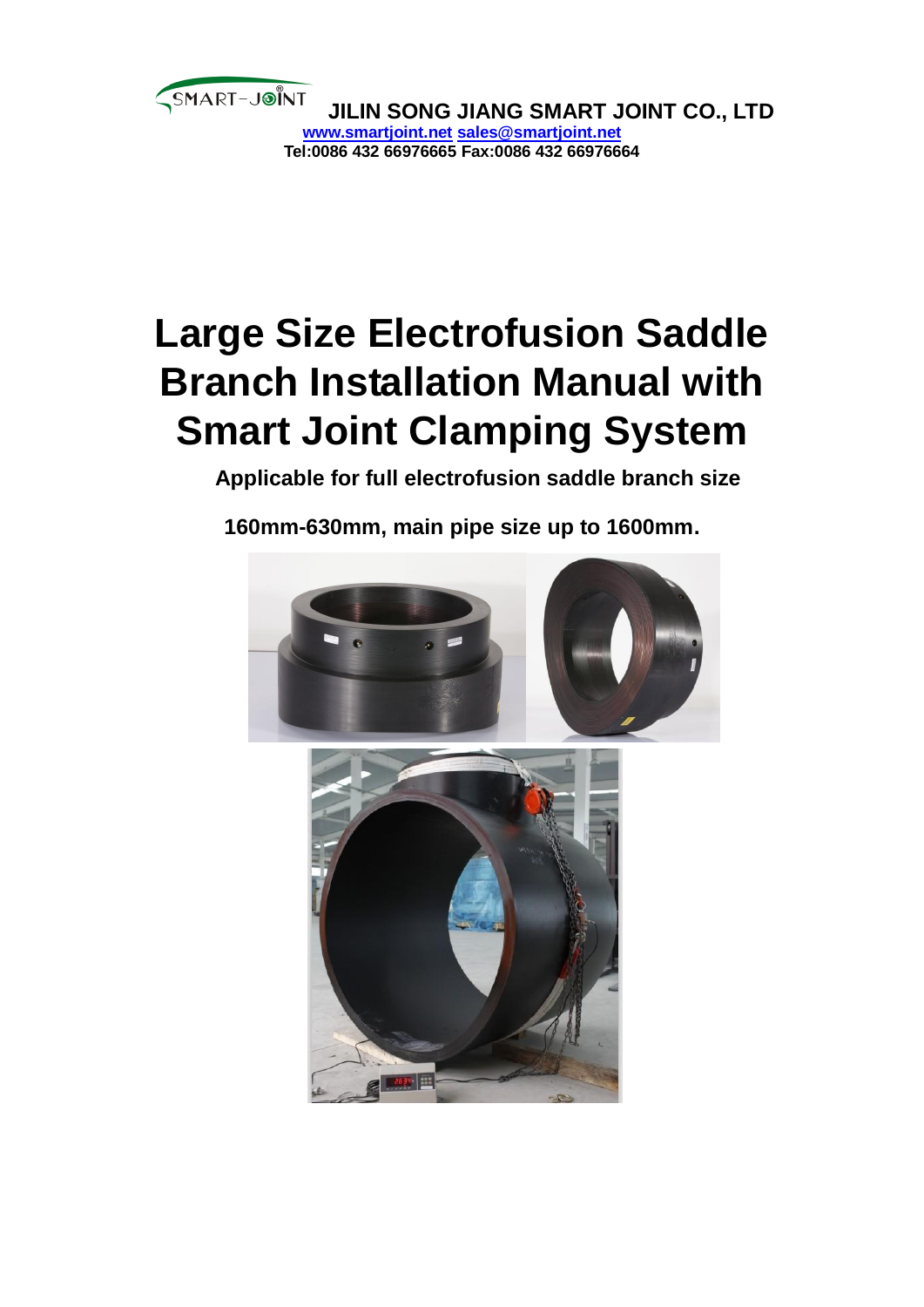#### **1.Full Electrofusion Saddle Branch Introduction**

Full electrofusion saddle branch is an idea branch solution for the large size main pipes. The bottom curved part of full electrofusion saddle which contact with the main pipe and the branch part are both coiled with electrofusion wire.

Full electrofusion saddle branch has the followed advantages:

A、There is no need to consider in advance about the location of branches in main PE pipe construction, without concerns on the branch location, the design of main pipe is free from restriction . Full electrofusion saddle branch can be placed and installed easily where the branch is needed after the completion of the main pipe installation.

B、The branches part also can adopt electrofusion , which works as an electrofusion coupler and is more convenient than butt fusion and saves time, no need to move the heavy butt fusion machine everywhere.

C. It helps to reduce the cost for both fittings and construction. Compare to traditional fabricated tee, or injected reducing tee with reducers fabricated, smart joint full electrofusion saddle solution is easier and much cheaper.

### **2. Installation Requirement**

#### **2.1 Trained Operator**

The operator must be trained before the installation, he must master all the steps of the large size full electrofusion saddle branch and the know how to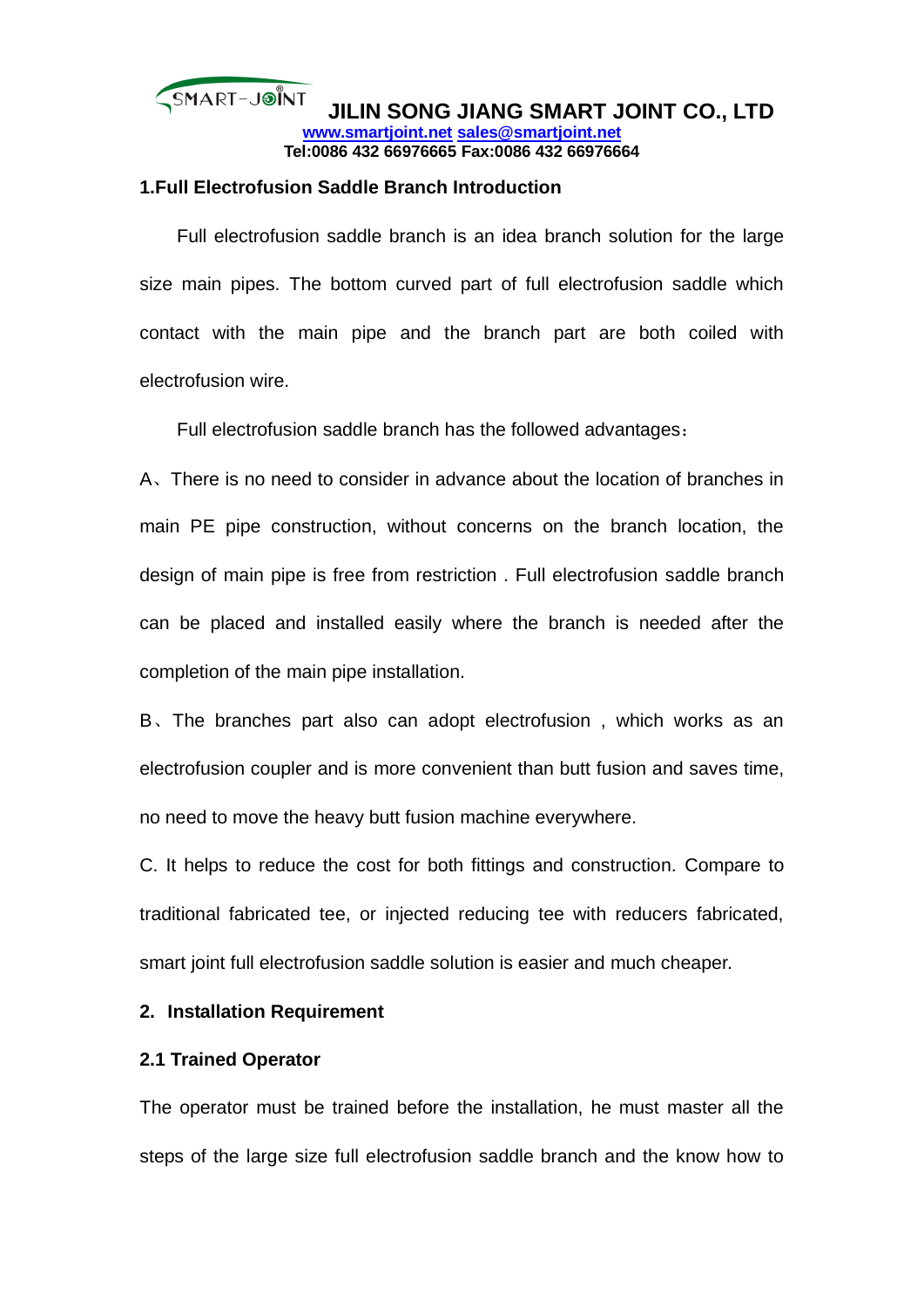

use the electrofusion machine. Smart Joint can provide such training if there is requirement.

# **2.2 Climate Requirement**

2.2.1 Avoid the installation in rainy days.

2.2.2 When environmental temperature is above 20℃,measurement should be

taken to protect the area where the saddle contact with the pipe from direct sun

sight which may cause temperature increase or temperature unbalance. It may

lead to failed fusion joint.

# **2.3 Fusion assistive tools/auxiliaries and fusion machine**

## **Fusion Machine**

Electrofusion equipment should comply with ISO 12176-2:2008 standard with barcode reading function.

## **Assistive tools/auxiliaries**

- 1) Bonding Strap Cap 2) Bonding Strap with at least 5t load
- 3)Chain blocks with at least 2 t load 4) Force calculator
- 5) Hook 6)Hole Opening Tool 7)Scrapping Tool

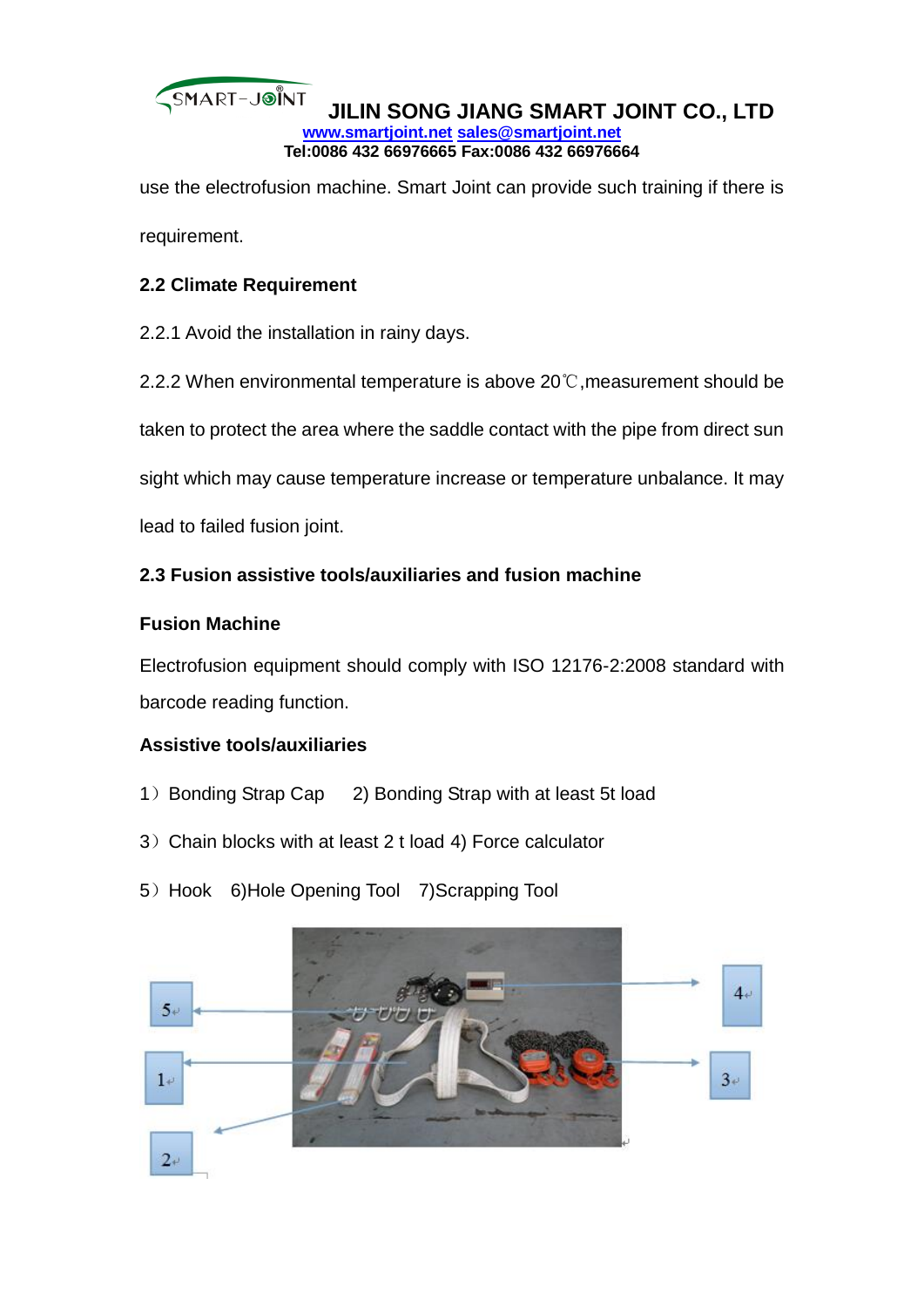

**Complete clamping system is a must and it's a guarantee for a successful joint.** 

## **3.Full Electrofusion Saddle Installation Procedures**

3.1Mark the fusion location of saddle branch as showed on followed pictures.



## 3.2 Hole Opening

Special hole open cutter (Fig 1) is suitable for hole opening after fusion completion. It will require lifting devices or other supportive devices depending if the hole is cut from the top or the side.

When there is no special hole open cutter( Fig 1), or it's not convenient to adopt the special hole open cutter, the operator can use the electric drill and electric jigsaw ( Fig 2&3) for hole opening manually before the fusion with followed steps.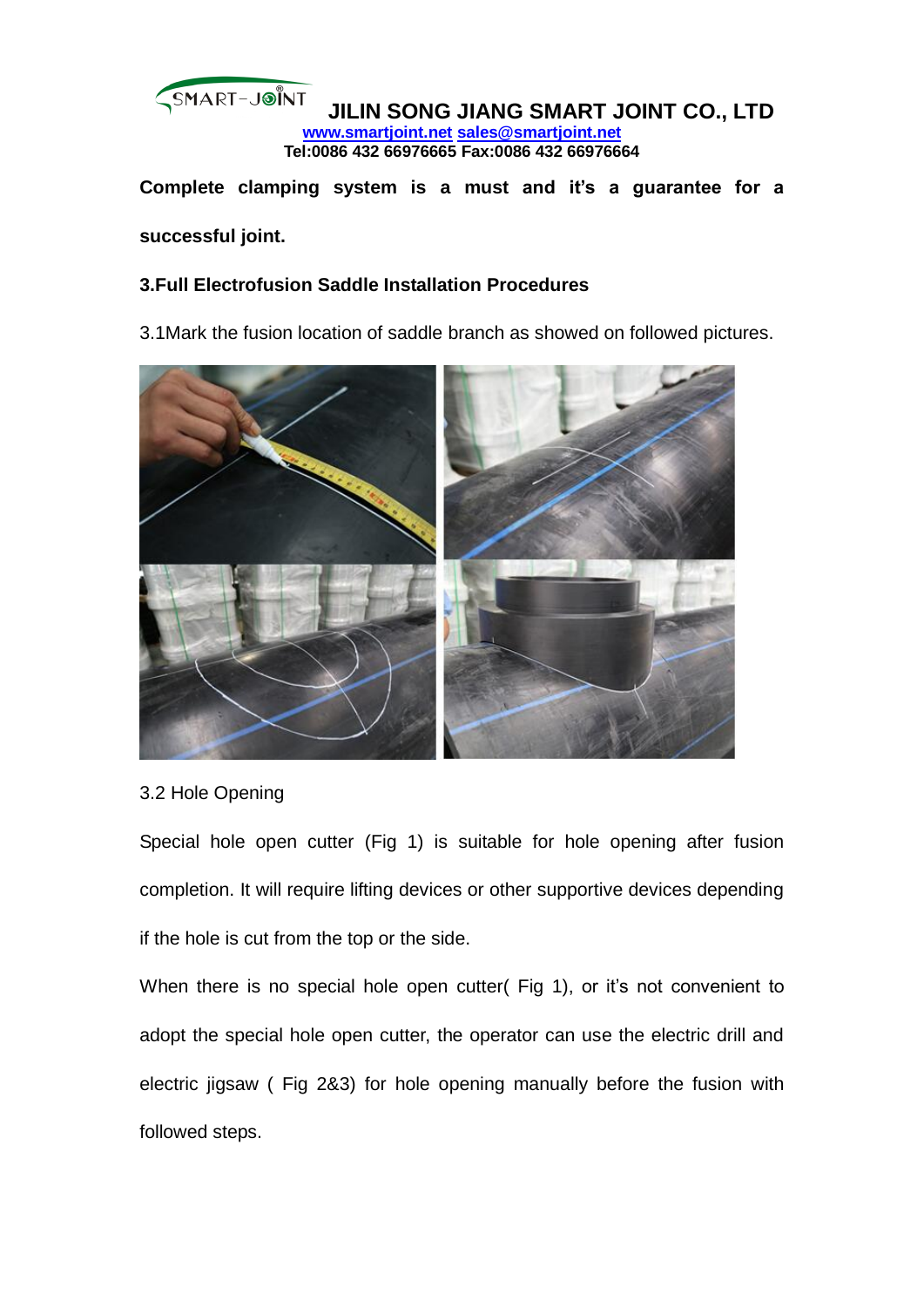





**Fig2&3**

**Fig 1**

Hole Open before the fusion by electric drill and jigsaw

(1)Drill holes with the electric drill along the internal circle mark. Make the holes as many as possible and in balanced distance when the pipe is very thick.



(2)After drilling, use the jigsaw to open the hole, finally use the drill or jigsaw to make the edge nicely.



3.3Scrap the fusion zone marked ( The whole saddle bottom part area)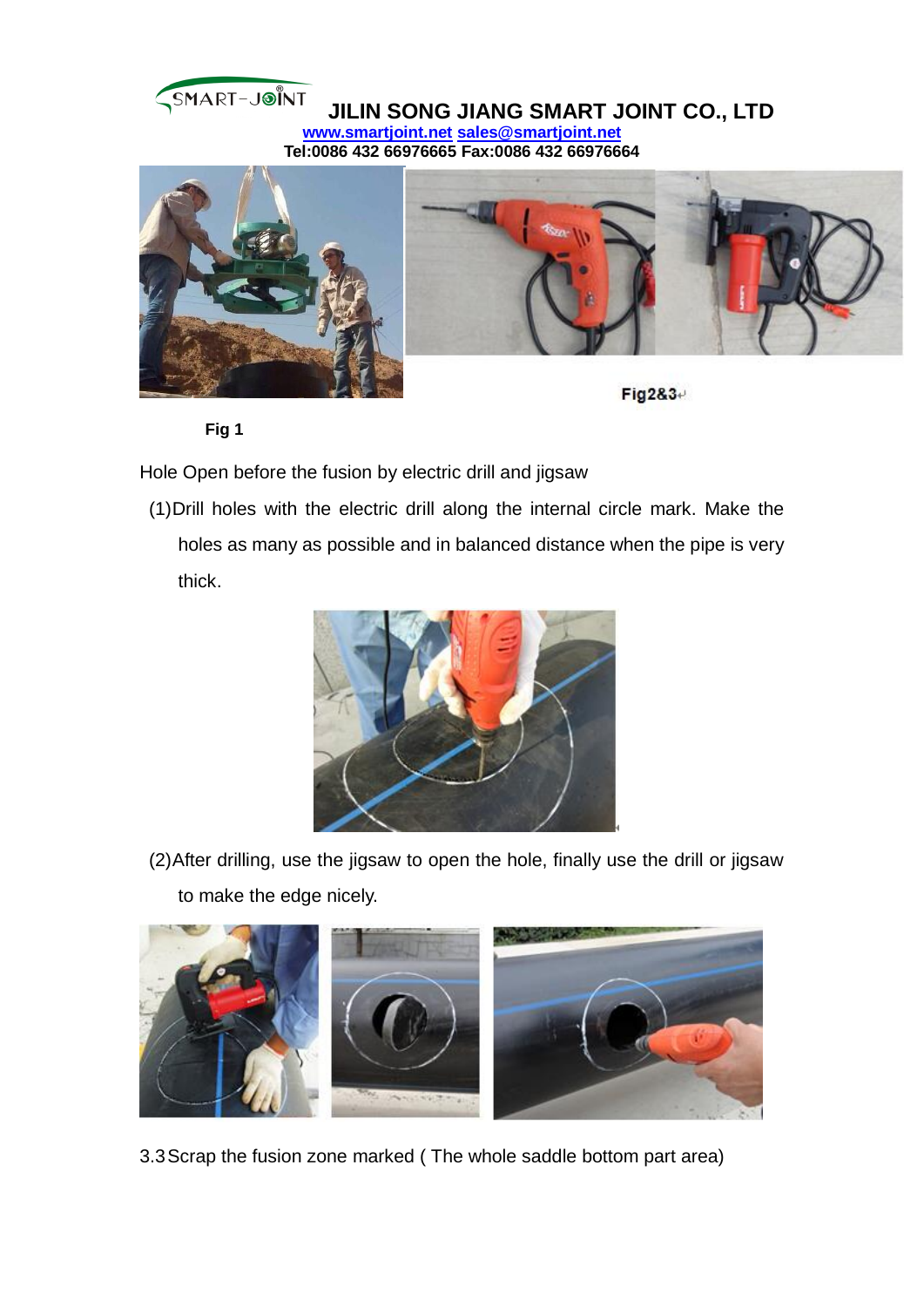The scrapped depth must be within 0.2 to 0.3mm, then clean the fusion zone.





**\* We suggest scrapping the fusion zone by electric planer to remove the** 

## **oxidized surface, this is very important.**

3.4Use the alcohol wipes to clean the curved bottom part of the saddle.



3.5 Mark the intersection lines of the inside and outside again on scrapped zone. Amount the saddle on the same location and remark the location as before.

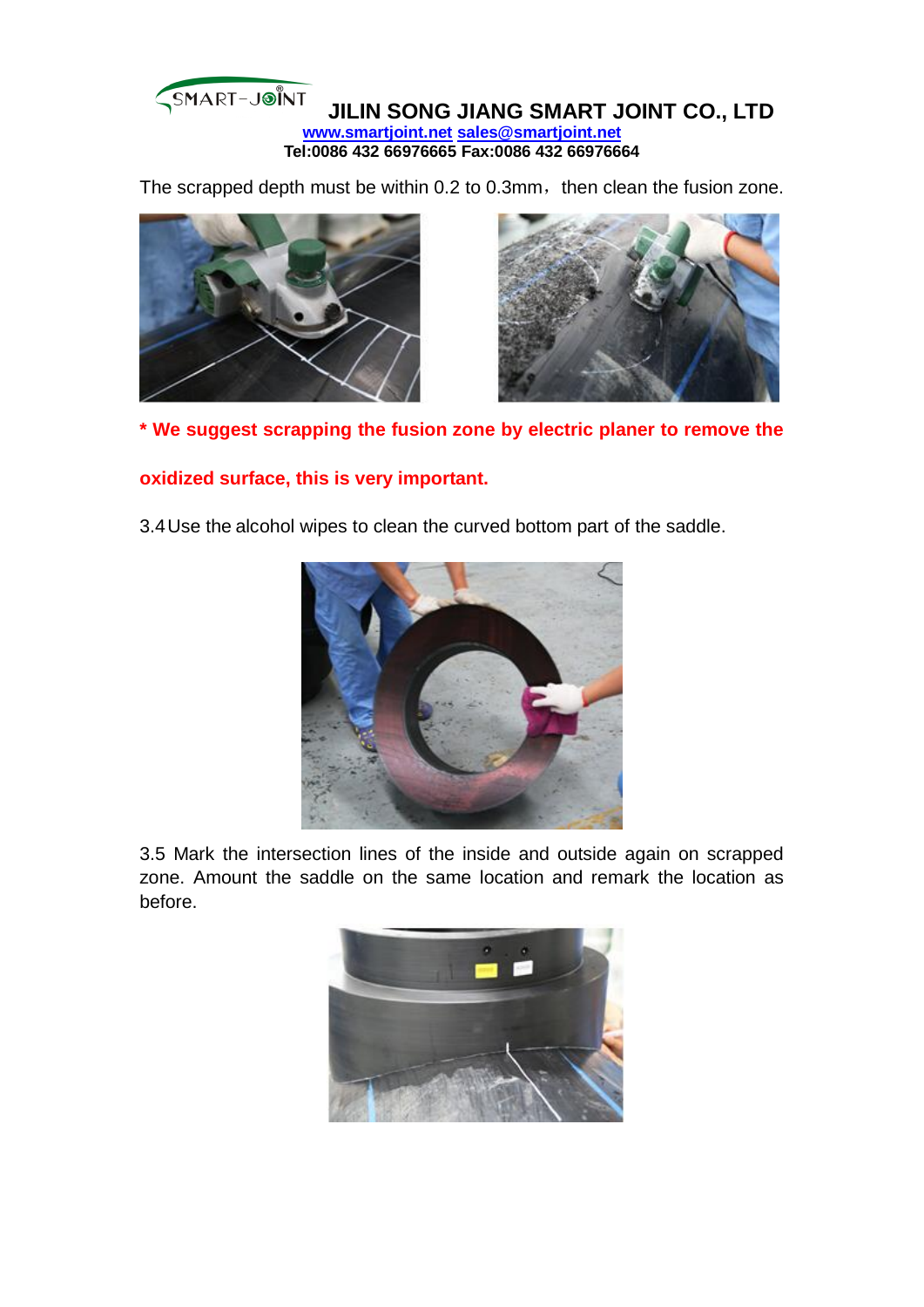3.6 Clamp the full electrofusion saddle according to followed procedures.

(1) Put the bonding strap cap on the top of the branch with the hooks locked.

(2) Connect the chain blocks with the hooks.

(3) Adjust the bonding strap in the proper length, connect it with the force calculator as the picture (3)showed.

(4)Turn on the force calculator, pull the block chains at two sides at the same time with balanced force to tighten the clamping system till the gap between

the saddle and pipe is less than 2.0mm.

(5) Observe the digits on the force calculator, followed table is the min. pulling

force requirement for different branches, no matter if there is gap between the

saddle and pipes or not, the mini pulling force should be reached.





 $(1)$ 

 $(2)$ <sup>+</sup>



 $(3)$ 

 $(4)$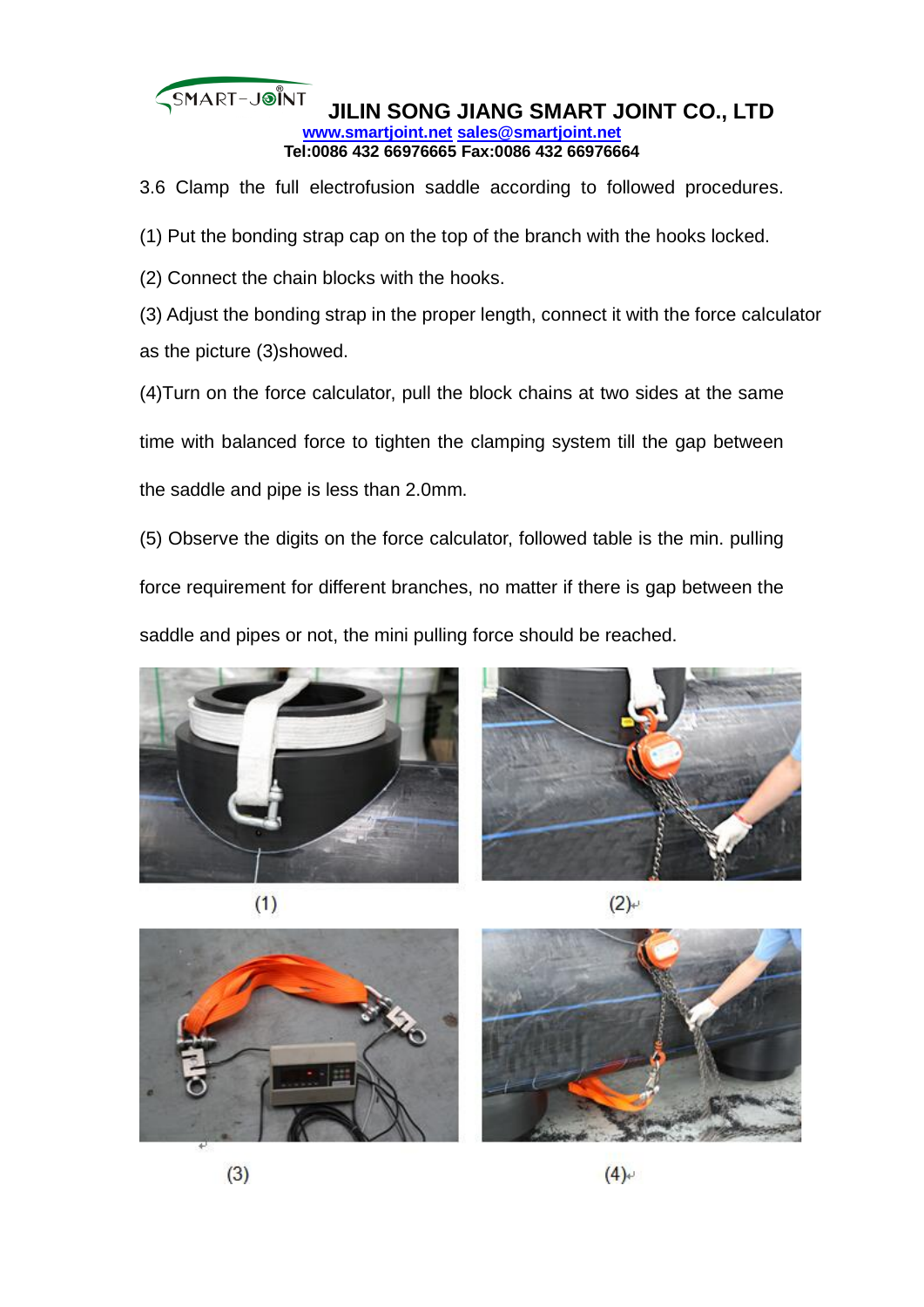

**JILIN SONG JIANG SMART JOINT CO., LTD www.smartjoint.net sales@smartjoint.net**

**Tel:0086 432 66976665 Fax:0086 432 66976664**



 $(5)$ <sup>+</sup>

## **Mini Pulling Force Table**

| Branch Size(mm) | Min Pulling Force (KG) |
|-----------------|------------------------|
| 160             | 1100                   |
| 180             | 1300                   |
| 200             | 1500                   |
| 225             | 1700                   |
| 250             | 1800                   |
| 280             | 1900                   |
| 315             | 2200                   |
| 355             | 2300                   |
| 400             | 2400                   |
| 450             | 2500                   |
| 500             | 2800                   |
| 560             | 3000                   |
| 630             | 3000                   |

**\*No matter if there is gap between the saddle and pipes or not, the mini pulling force should be reached, otherwise it may lead to failed joint.**

Special attention: The main pipe sometimes has obvious ovality problem, no matter how to pull, the gap between the saddle and pipe is hard to be eliminated, under this circumstances, pls take followed measurement as the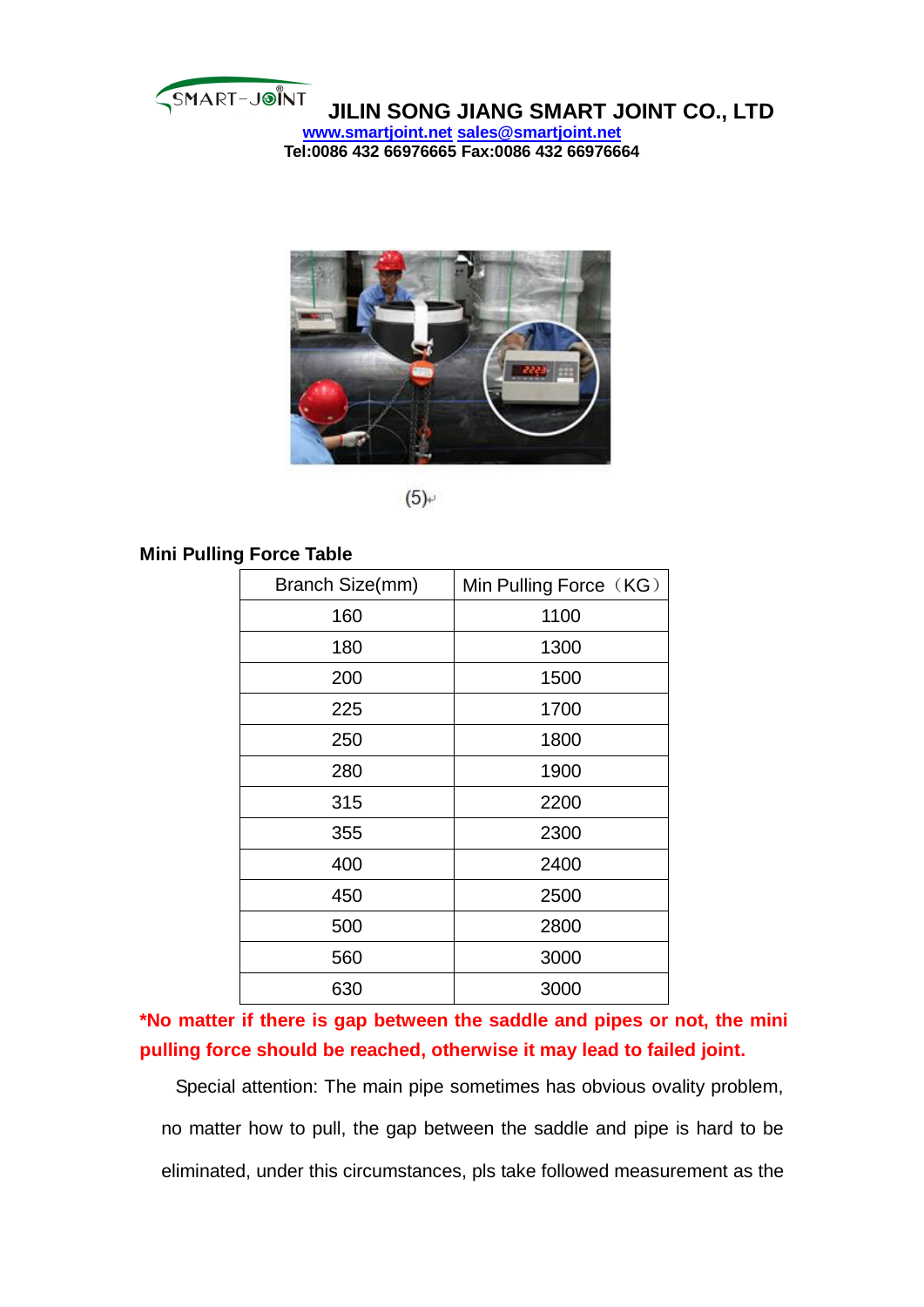

picture showed.



Put two wooden blocks between the chain and the main pipe on two size, when pull the chain blocks, the chains will push the wooden block to adjust the ovality of the main pipe.

## **3.7 Bottom Saddle Part Fusion**

3.7.1 Start the fusion machine, contact the fusion machine with the electrofusion saddle adaptors.

3.7.2 Branch size from 160mm-280mm saddle part require one time fusion,

branch size from 315mm-630mm saddle part require two times fusion, preheat

barcode in yellow, fusion barcode in white.

Read or input the barcode in yellow pre-heat parameter, when branch size is between 315mm-630mm, start the fusion.

3.7.3 After pre-heat fusion, wait for at least 3-5 minis to start the 2nd fusion, read or input parameter on white barcode. When the main pipe is larger than